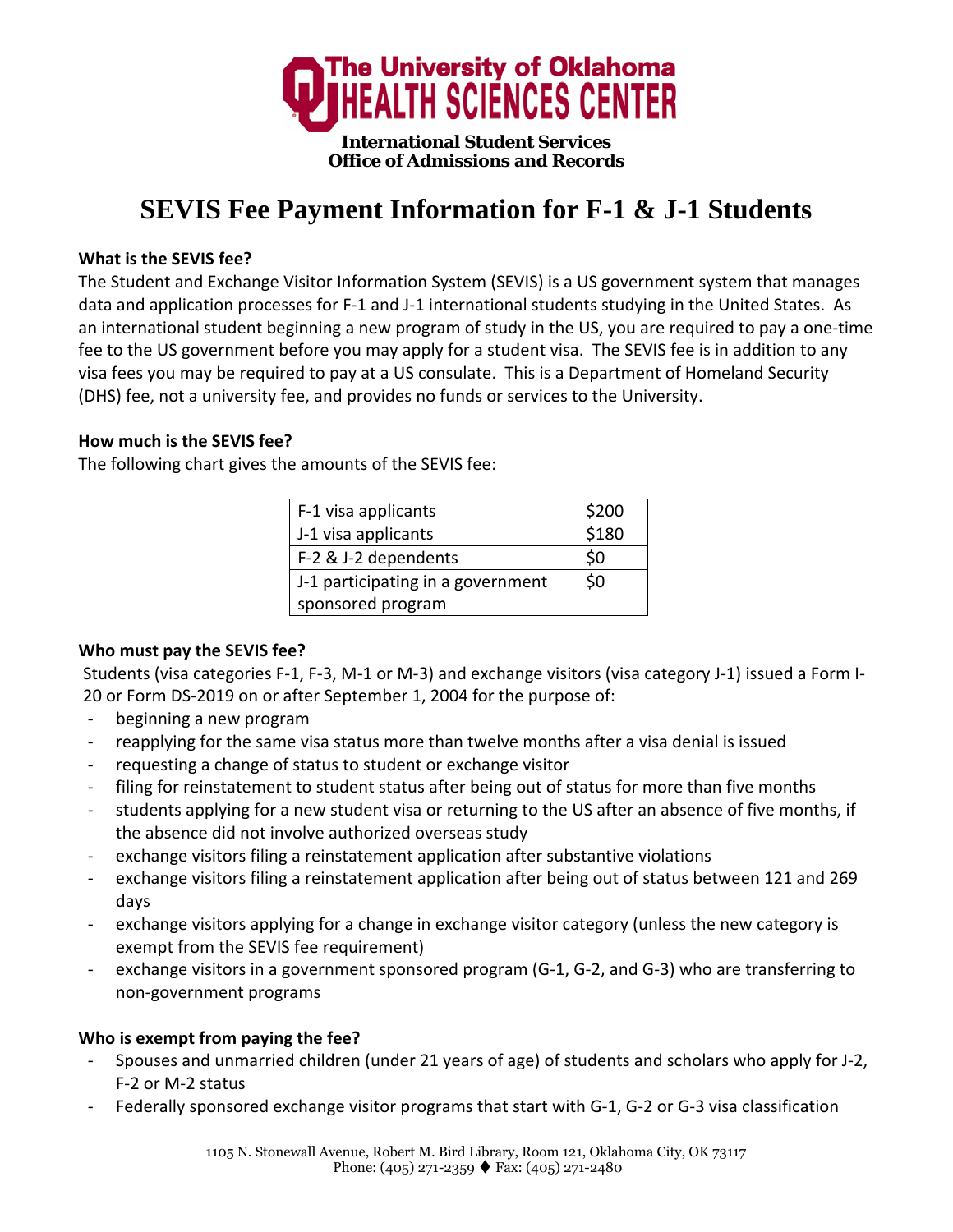- ‐ Exchange visitors applying for a change of category from Professor to Research Scholar and vice‐ versa
- ‐ Students and scholars whose form I‐20 or DS‐2019 was issued on or before August 31, 2004
- ‐ A student or scholar who has previously paid the fee is not required to pay the fee when applying for program extension in the same program, when applying for a transfer to another institution, or when applying for a visa renewal while maintaining status in the same category.

## **When must the SEVIS fee be paid?**

- ‐ For initial attendance, the fee must be paid prior to applying for a visa at a US Consulate/Embassy. Applicants may schedule a visa interview appointment at the Consulate or Embassy prior to paying the fee, but DHS must receive the fee payment at least three business days before the scheduled visa interview.
- ‐ Aliens who are exempt from visa requirements (i.e. citizens of Canada and Bermuda) must pay the SEVIS fee before applying for admission to the US at a port of entry. DHS must receive the fee payment at least three business days prior to applying at a port of entry.
- Students and scholars applying for a change of status through a USCIS service center must pay the SEVIS fee before the service center will approve their application.

## **How is the SEVIS fee paid?**

DHS has created several means by which international students and scholars can pay the SEVIS fee. Fee payment can be made online with a credit card, by mail with a check drawn on US funds, or via Western Union wire service. The fee cannot be paid at a US consulate or at a US port of entry. (Note: Some consulates in China and India may be able to collect the SEVIS fee together with visa fees. Please contact the US consulate for fee payment information.)

More information on each method of payment is below. Fee payment information can also be found at www.fmjfee.com.

## **Method of Payment**

## *Online Payment:*

- 1. Online payment can be made at www.fmjfee.com. Payment can be made by Visa, Mastercard or American Express.
- 2. Complete the online form (I‐901) as instructed.
- 3. Enter your name exactly as it appears on your I‐20 or DS‐2019.
- 4. Enter the SEVIS ID number on your I-20 or DS-2019 (found in the upper right corner above the bar code).
- 5. If you have been admitted to more than one school and have more than one I-20 or DS‐2019, only enter the information for the school you will attend in the US. Changing schools or documents can cause delays and problems in obtaining a visa or entering the US.
- 6. Print the online receipt after completing the payment form.

# *Mail Payment:*

Read the payment instructions at www.ice.gov/sevis/i901, download form I-901 (PDF format), and complete the form as instructed. Be sure to allow adequate mailing time to send the fee